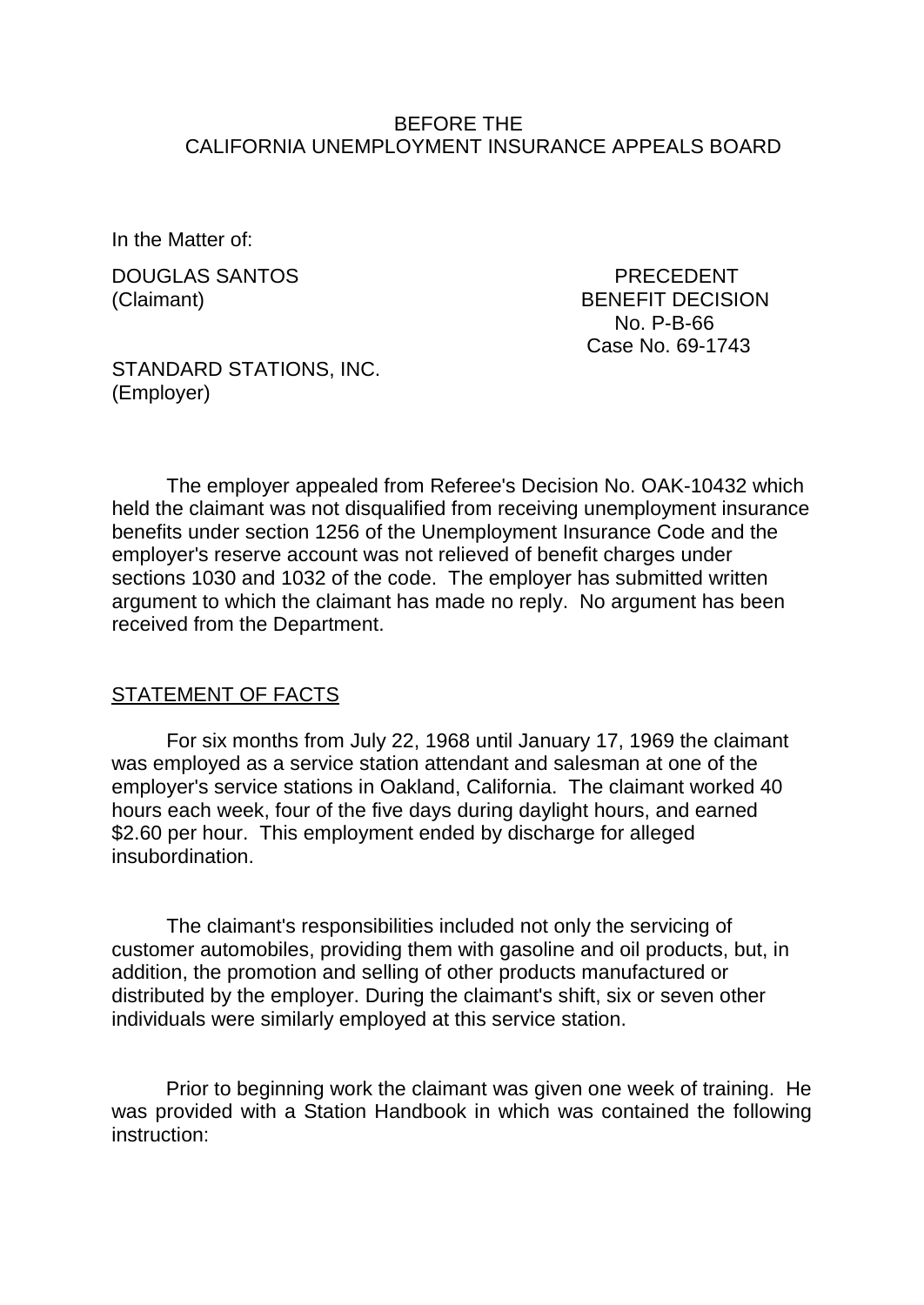"Personal appearance and conduct are important. They are important for the success of both the employees and the Company. All employees should be clean shaven with their hair suitably trimmed. The uniform provided by the Company should be kept in presentable condition. Good appearance and alert, gentlemanly conduct, will display the individual's personal characteristics to best advantage. The responsibility of obtaining high standards of appearance and conduct rests with the Station Manager and can best be accomplished by example."

At the time of hire the claimant signed an agreement setting forth conditions for his attendance at the employer's training school. The agreement stipulated that the trainees be clean shaven without moustaches or long sideburns and be suitably groomed with a "businessman's haircut."

On December 18, 1968, the employer provided each station manager in its San Francisco region with an interpretation of the handbook instructions that employees be "clean shaven with their hair suitably trimmed." The interpretation given to this phrase meant "no moustaches, no beards, no long sideburns and no 'beatnick' or 'hippie' type haircuts." The directive in which this interpretation was given charged each of the employer's station managers with the responsibility for accomplishing the employer's objective of maintaining the high standards of appearance expected of its service station employees, suggested that a full explanation of the employer's position be given each individual failing or refusing to conform with these standards, and, if necessary, pursue conformity to these standards in accordance with "suitable disciplinary action."

The directive was posted in all of the employer's service stations within the San Francisco region, including the service station in Oakland where the claimant worked. A copy of the directive was initialed by the claimant.

The employer's reason for the aforementioned rules and their enforcement was based upon its belief that the unkempt personal appearance of employees who dealt directly with customers adversely affected the sale of its products. Accordingly, and by the claimant's own admission, his assistant service station manager, sometime in late December 1968, remonstrated the claimant for his failure to come to work with well-groomed hair. Direct and unrebutted testimony of the employer's representatives, moreover, establishes the following chronology in connection with the claimant's personal appearance thereafter: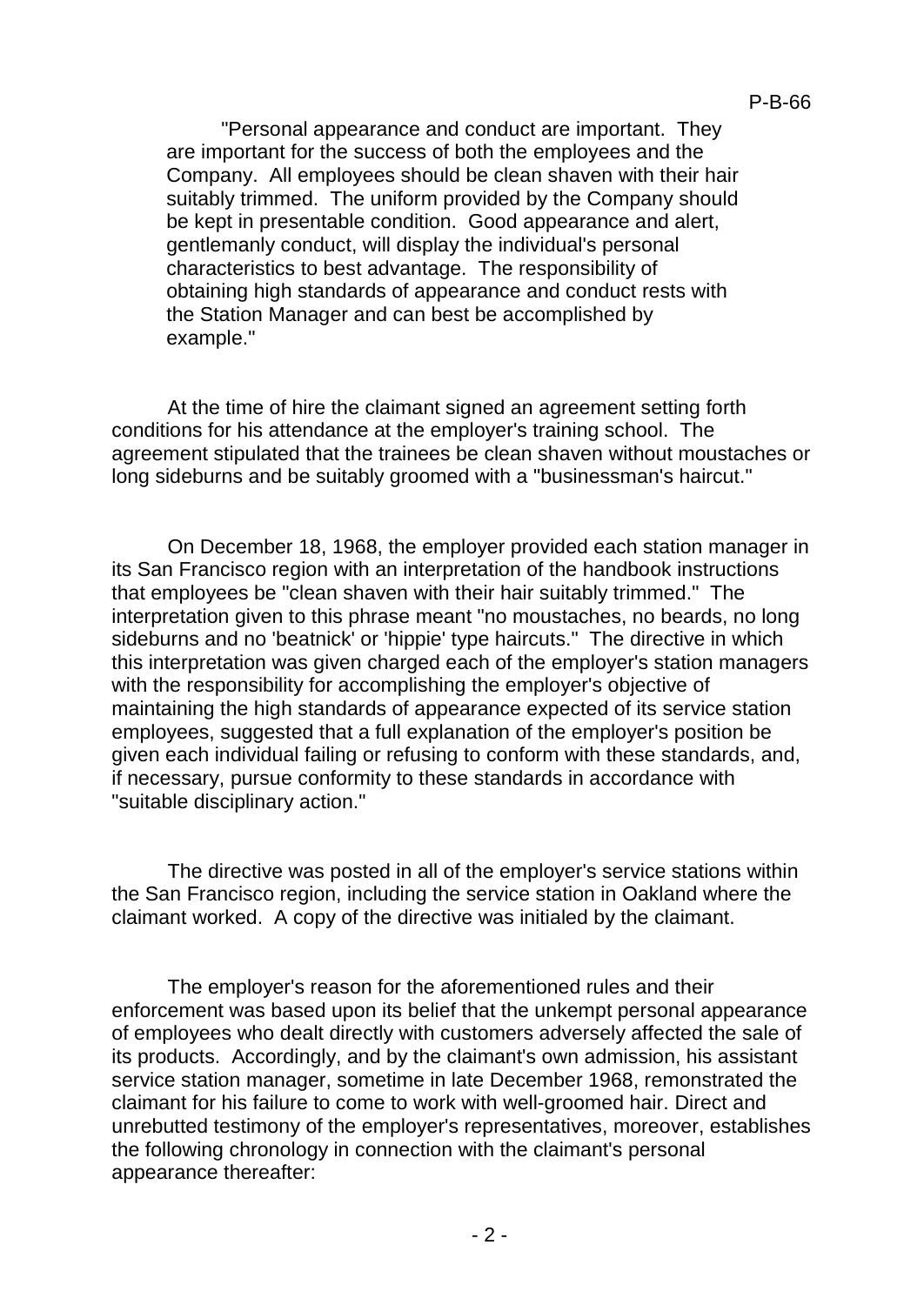On Monday, January 13, 1969, the employer's retail representative for seven employer-operated stations and nineteen dealer-operated stations made a routine inspection of the Oakland service station where the claimant was employed. This official personally told the claimant to get a haircut and trim his sideburns. At this time the claimant's hair had grown over his collar and his sideburns extended to the bottom of his earlobes. Since barber shops were not open on that day, the claimant was told to go home, trim his sideburns, and return to work. He was also told that he was to have his hair cut the following day. No mention was made by the claimant on Monday that he lacked funds with which to purchase a haircut on Tuesday.

The claimant worked on Tuesday, January 14, and was off, as scheduled, the following Wednesday and Thursday. He next appeared at work on Friday, January 17, 1969. He had not obtained a haircut and had not trimmed his sideburns. The claimant was then suspended and subsequently discharged for insubordination by the employer's retail representative effective that day.

The claimant testified at his hearing that he did not have his hair cut as ordered because he lacked funds. He explained that during the preceding pay period he had received only \$100 because he had been absent from work several days due to illness. He further testified that on the day of his discharge he informed the employer's retail representative that he would get his hair cut that day after he was paid. However, he did not ask the retail representative to reconsider his decision to discharge the claimant. The employer's witnesses recalled that on that occasion the claimant declared his understanding of the employer's position and that, again, the claimant did not state that a lack of funds precluded his obtaining a haircut. Unrebutted testimony from the retail representative is that "Standard procedure" allows for a loan to an employee for such purposes as the purchase of a haircut.

The record in this case reflects no evidence of specific complaints from customers concerning the claimant's appearance; however, the December 18, 1968 memorandum to all station managers, as well as a similar memorandum to all retail sales managers dated December 2, 1968, was prompted by numerous complaints received from customers concerning the long hair and sideburns worn by service station attendants at other stations in the San Francisco region. The employer's position was stated for the record in the testimony of its counsel. He pointed out that the service station attendants were at the point of primary contact with customers and that, while no figures had been gathered to substantiate a conclusion that an actual monetary loss had been suffered by the employer herein, the retail representative in his (complete and authoritative or limited) control over the stations in the entire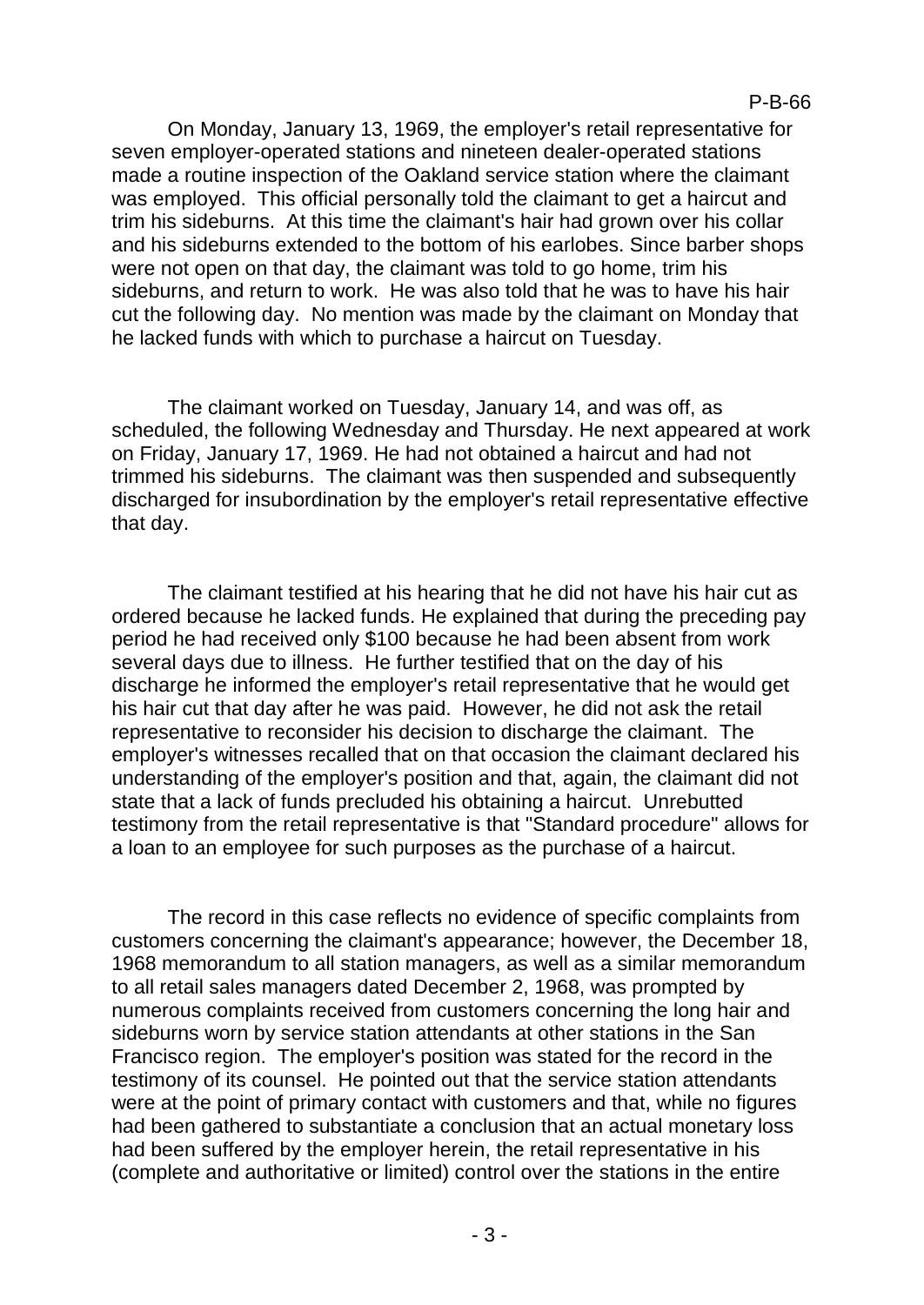### P-B-66

San Francisco region was convinced that considerable business would be lost due to alienation of customers who came in contact with employees affecting long sideburns and long hair.

It is our conclusion that such evidence, unrebutted, supports a finding that direct or indirect pecuniary loss to the employer was probable if such affectations were long condoned, whether the losses were likely to occur at employer-operated stations or those operated by franchised dealers selling the employer's product. In either case, an irreparable detriment to the employer's interests would be sustained. We so find.

# REASONS FOR DECISION

If a claimant has been discharged for misconduct connected with his most recent work, he is held disqualified for benefits under section 1256 of the California Unemployment Insurance Code for the period prescribed in subdivision (a) of section 1260 of the code. In these circumstances, in accordance with code sections 1030 and 1032, the employer's reserve account may then be relieved of any charges for benefits which may be paid to that particular claimant based upon wages paid to him during the base period of his claim.

A finding of misconduct must be based on probative evidence of a deliberate or wilful act or course of conduct in derogation of an employer's interests. Actual damage need not be proved for it is sufficient if the act or course of conduct "tends to injure the employer's interests." In Appeals Board Decision No. P-B-3, we reiterated this principle. We described the genesis of the term "misconduct" in the context of several judicial decisions, including the case of Maywood Glass Company v. Stewart (1959), 170 Cal. App. 2d 719, 339 Pac. 2d 947, the leading judicial authority defining this term as used in sections 1256 and 1030 of the code.

We reaffirm herein that the definition of misconduct must be considered in light of the basic purpose of the unemployment insurance program. The legislature in expressing its intent in section 100 of the statute set forth the basic purpose of the program as being the payment of unemployment benefits to those persons involuntarily unemployed through no fault of their own. Moreover, "fault" means intentional action which a claimant foresees or which it may be reasonably inferred he must have foreseen as causing, prolonging or tending to prolong a period of unemployment and from which a prudent person in like circumstances with comparable knowledge and understanding would have necessarily refrained.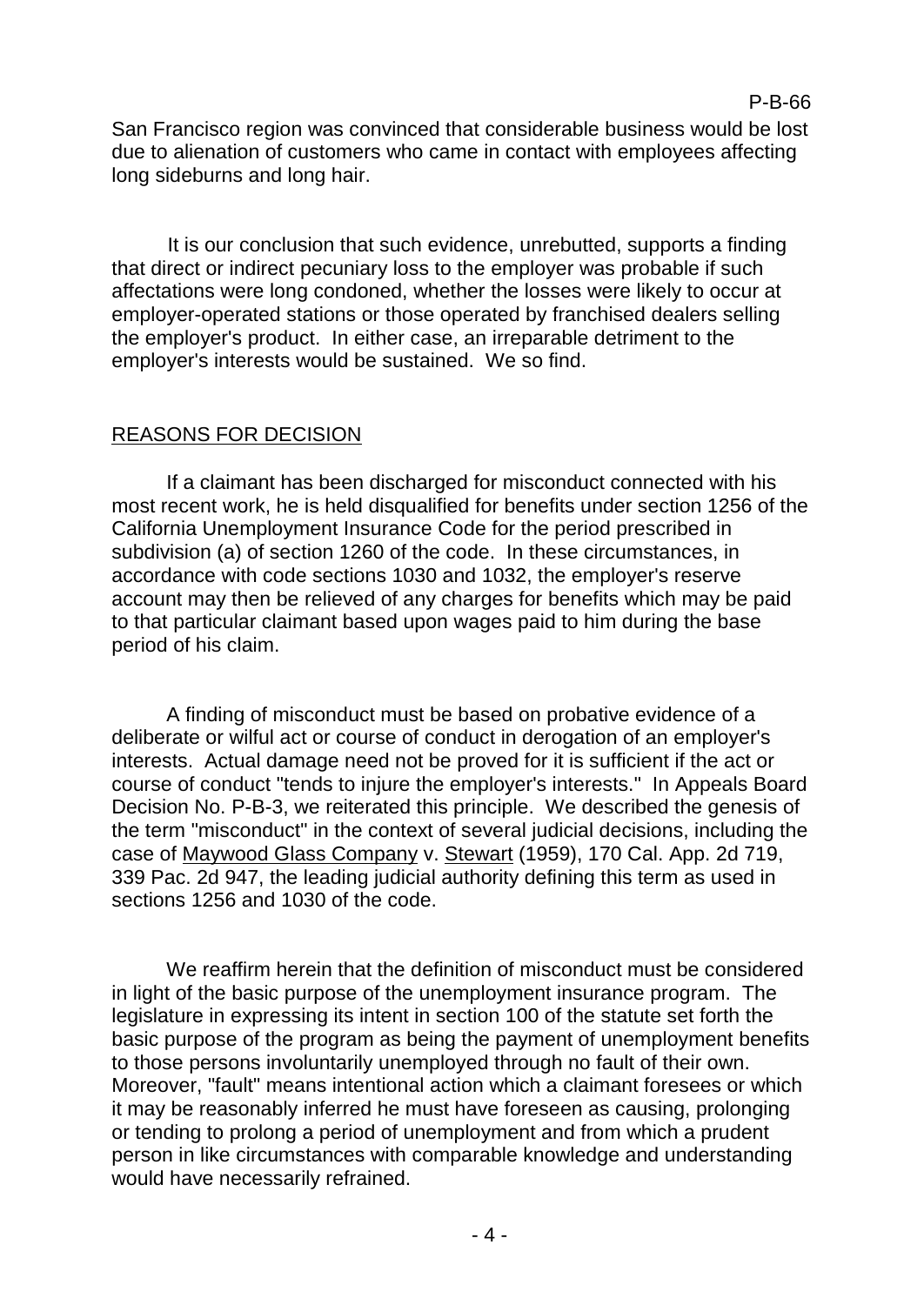Justice Holmes, speaking for the Massachusetts Supreme Court in McAuliffe v. Mayor of New Bedford (1892), 155 Mass. 216, 220, 29 N.E. 517, 517-518, affirmed -

". . . There are few employments for hire in which the servant does not agree to suspend his constitutional right of free speech, as well as of idleness, by the implied terms of his contract. The servant cannot complain, as he takes the employment on the terms which are offered him. . . ."

Section 2856 of the California Labor Code relating to private employers states:

"2856. Compliance with employer's directions. An employee shall substantially comply with all the directions of his employer concerning the service on which he is engaged, except where such obedience is impossible or unlawful, or would impose new and unreasonable burdens upon the employee."

In this regard it has been held that the motive of an employer in giving an order is not important but that the inquiry should go to whether or not the order was reasonable (May v. New York Motion Picture Corporation (1920), 45 Cal. App. 396, 187 Pac. 785); and wilful violation of an employer's lawful and reasonable order is a breach of duty as is any other breach of contract. (Ehlers v. Langley & Michaels Company (1925), 72 Cal. App. 214, 237 Pac. 55)

Other relevant Labor Code provisions provide for termination of private employment at the will of either party upon notice where the employment has no specified term (section 2922); recognition of an employee's misconduct in the coarse of his employment as a ground for his discharge (section 3005(a)); and, of particular interest for our present discussion, that services performed by an employee shall be performed in conformity to the "usage" of the place of employment (section 2857).

In this last connection, an outstanding legal authority has stated that an employee may be discharged if his conduct damages the prestige of his employer's business. (4 Williston, Contracts, section 1020 (rev. ed., 1939))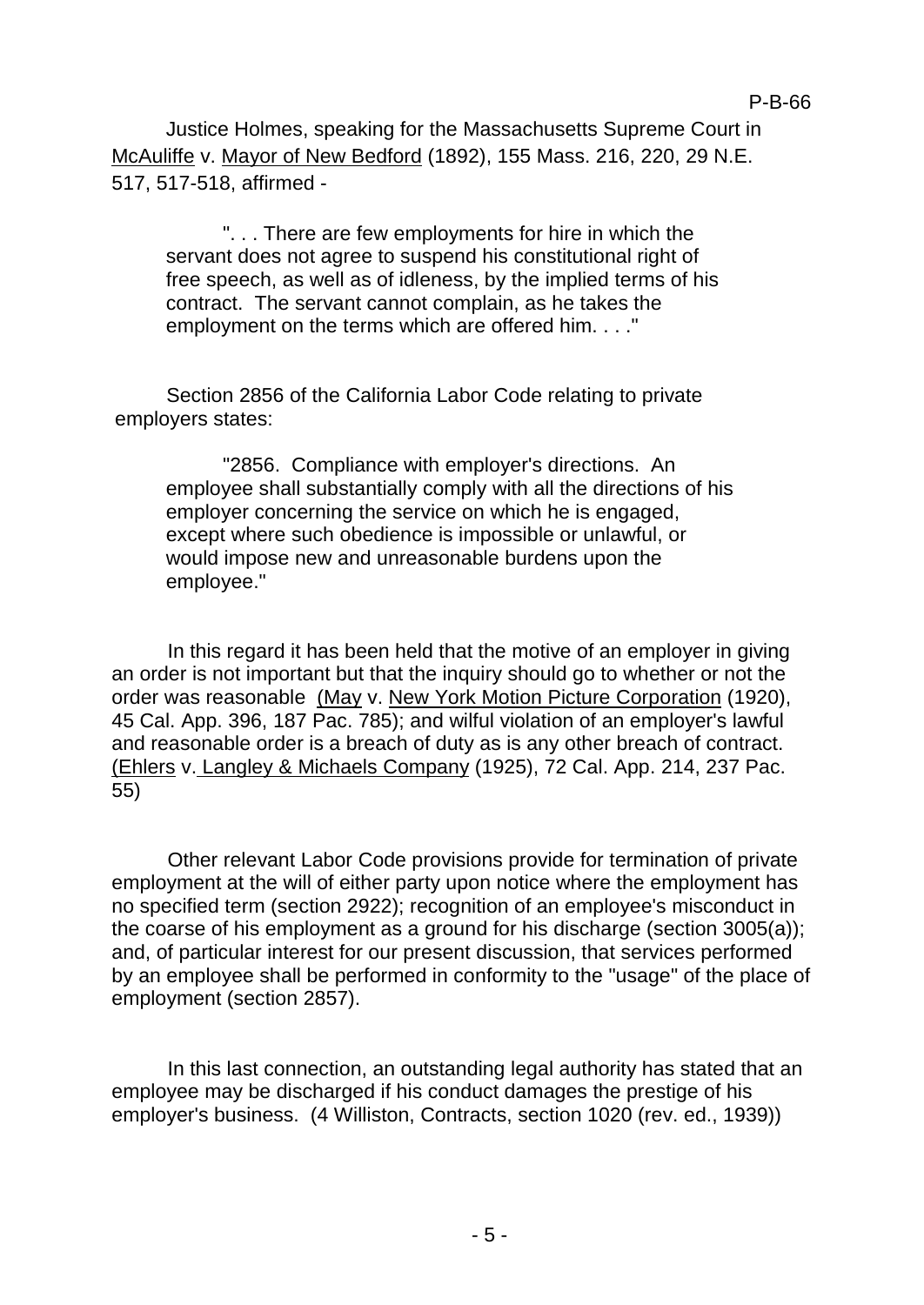P-B-66

Additional Labor Code provisions pertaining to private employment as well as judicial authority for their interpretation are more fully discussed in Appeals Board Decision No. P-B-3, supra, at page 8.

Receipt of unemployment benefits is still acknowledged as a privilege in two senses:

First, a state is not required to establish an unemployment insurance program; second, even when it does so, a claimant does not have an automatic vested property right in the receipt of unemployment Insurance benefits. (Sherbert v. Verner (1963), 374 U.S. 398, 404-405; Fleming v. Nestor (1960), 363 U.S. 603, 608-611) This reasoning has been followed by the Supreme Court of California in Thomas v. California Emp. Stab. Comm. (1952), 39 Cal. 2d 501, 504, 247 Pac. 2d 561:

". . . When a claimant has met all requirements of the act, and all contingencies have taken place under its terms, he then has a statutory right to a fixed or definitely ascertainable sum of money. . . . the administrative authorities [then] have no discretion to withhold benefits from any particular claimant once it is determined that the facts support his claim and the condition of the fund permit s payment. . . ." (Emphasis supplied)

The claimant in the present case was discharged for alleged insubordination. He disobeyed his superior's persistent orders to trim his sideburns and cut his hair.

While it has been held that the ". . . right to work, either in employment or independent business, is fundamental and, no doubt, enjoys the protection of the personal liberty guarantee under the Fourteenth Amendment to the Federal Constitution, as well as the more specific provisions of our State Constitution. [citations omitted] . . . this right, like others equally fundamental, is not absolute. . . ." (Bautista v. Jones (1944), 25 Cal. 2d 746, 749, 155 Pac. 2d 343)

In Mallard v. Boring (1960), 182 Cal. App. 2d 390, 6 Cal. Rptr. 171, an employee had submitted a questionnaire to a justice court indicating her availability for jury duty in disobedience of her superior's direct order not to do so. She was subsequently discharged. An argument was made in her behalf that this discharge was actionable since in violation of public policy.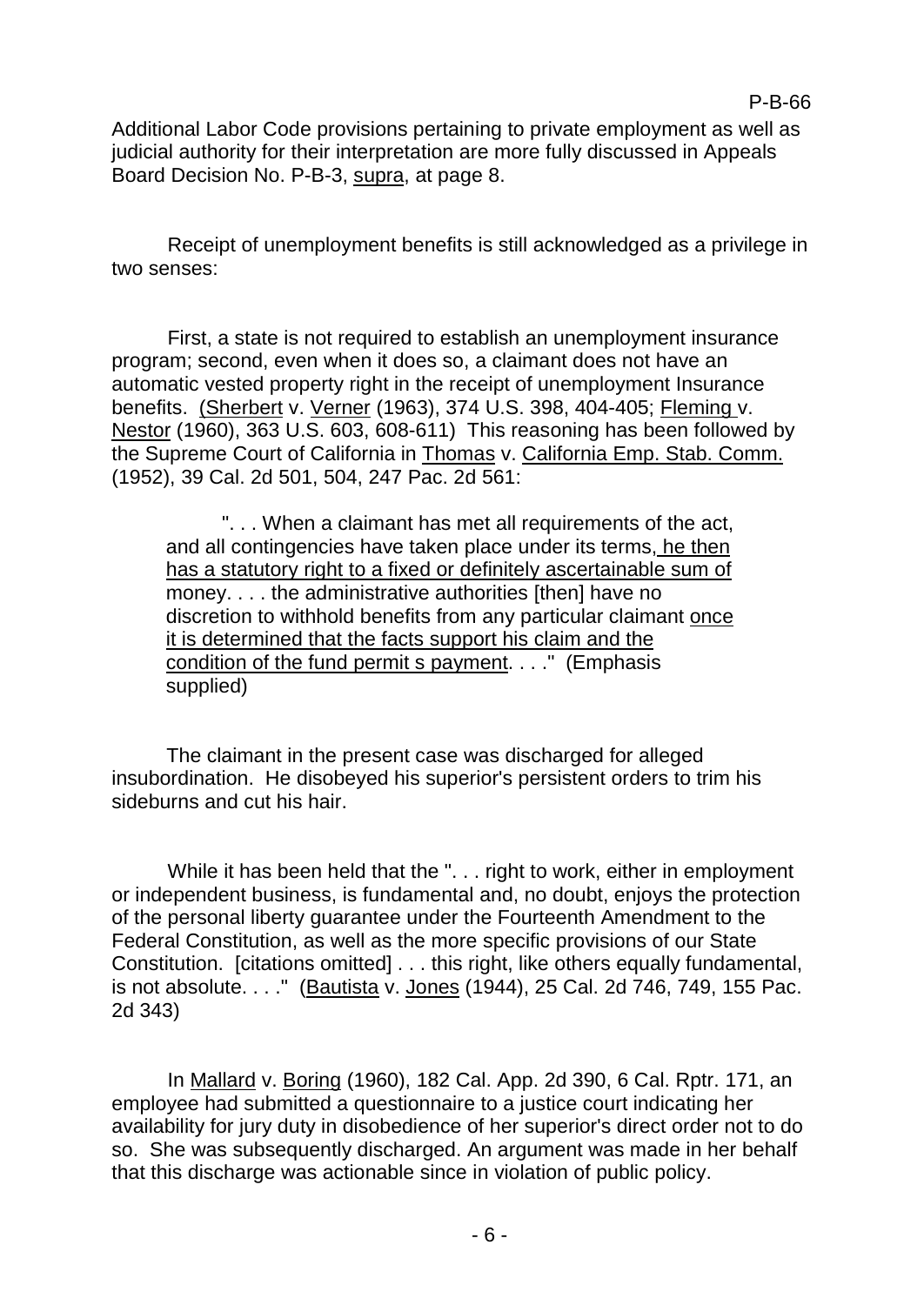Conceding that the employer's attitude was selfish and shortsighted and that the court's personal belief was that a discharge due to willingness to serve as a juror should be construed as being contrary to public policy, yet -

". . . to so hold would establish a rule which would apply in all instances where persons are discharged from their employment because they have made themselves available for jury service, regardless of the circumstances. If public policy requires that this protection should be afforded prospective jurors, we feel it should be done by the Legislature, as they have done in the case of election officials." (182 Cal. App. 2d at page 396; In accord, Patterson v. Philco Corporation (1967), 252 Cal. App. 2d 63, 60 Cal. Rptr. 110)

It is likewise not within the province of this board to legislate - to put into the Unemployment Insurance Code something that is not there. In enacting section 1256 of the code, we cannot assume that the legislature wilfully or ignorantly intended to violate the organic law of the United States or cognate provisions found in the constitution of the State of California. Thus, it is not our function, in the absence of actual statutory or public policy considerations, to compel an employer to accept or retain an employee. (See Marin v. Jacuzzi (1964), 224 Cal. App. 2d 549, 553-554, 36 Cal. Rptr. 880; compare Appeals Board Decision No. P-B-3, supra, pages 9-10)

In Finot v. Pasadena City Board of Education (1967), 250 Cal. App. 2d. 189, 58 Cal. Rptr; 520, the court held that the right of a public schoolteacher to wear a beard and teach in a classroom was constitutionally protected under the due process clauses of the Federal and State constitutions (Fourteenth Amendment and Article I,section 13, respectively) as they pertain to personal liberties and, further, that the wearing of a beard to work as a form of expression of one's personality may be entitled to the peripheral protections of the First Amendment to the Federal Constitution (and Article I, section 23 of the California Constitution) against prior restraints.

In that case, Finot had disobeyed his superior's personal order - not a rule of the Pasadena City Board of Education - prohibiting the wearing of beards. The court found sufficient evidence of a rational connection between the reason for the order and the restriction of Finot's rights, but insufficient evidence from which to conclude that the restriction of Finot's rights was outweighed by the purpose of the order (easier enforcement of a rule against male students wearing beards), or that there were no other more reasonable alternatives in the way of deterrents, sanctions and penalties against violators of the rule. The court stated, however: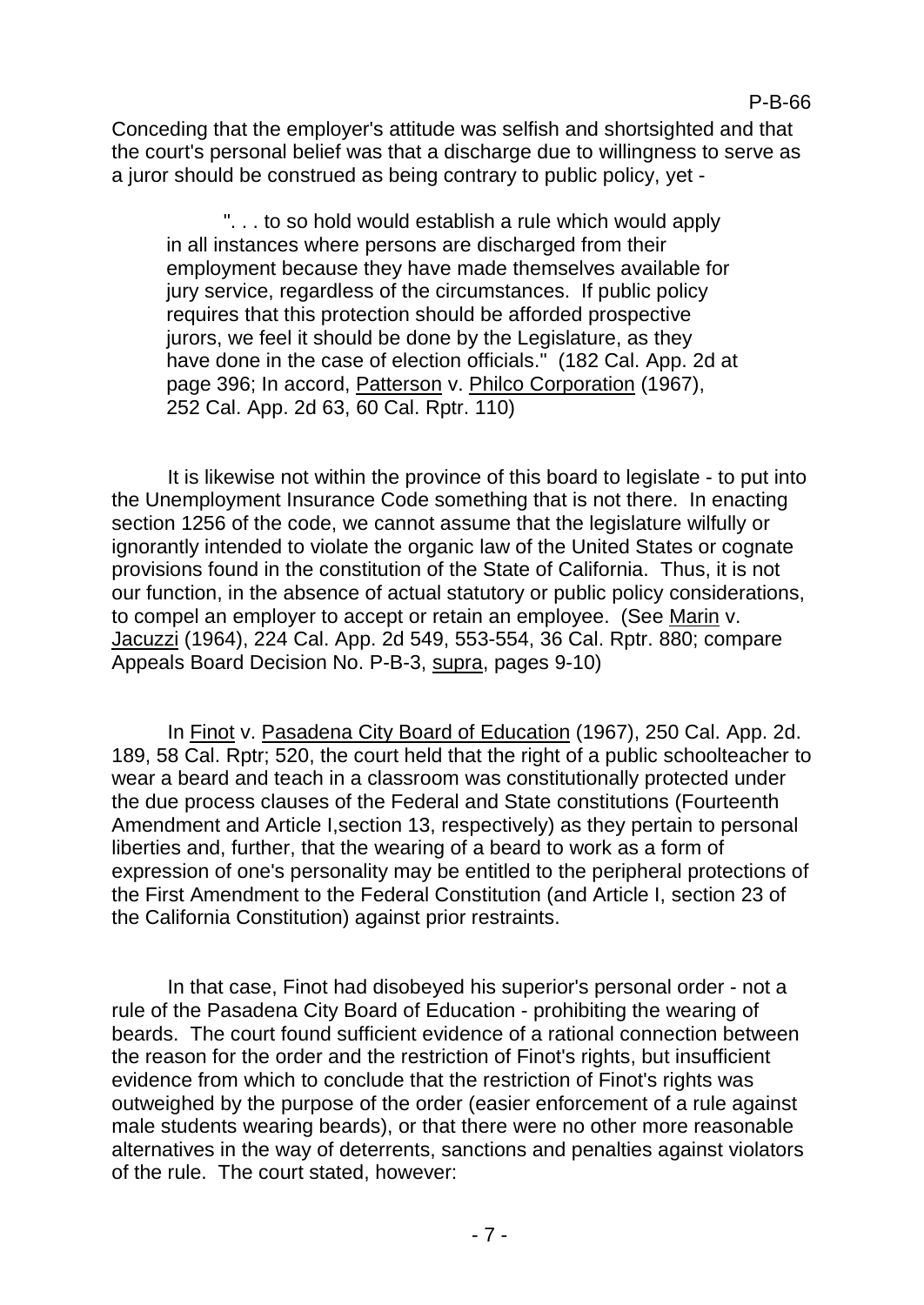"This is not to say that all male teachers at all high schools, regardless of circumstances, may wear beards while they teach in classrooms and that the practice may not be prohibited or otherwise restrained under appropriate circumstances. What we hold is simply that, on the record before us, with the complete absence of any actual experience at the high school involved as to what the actual adverse effect of the wearing of a beard by a male teacher would be upon the conduct of the educational processes there, beards as such, on male teachers, without regard to their general appearance, their neatness and their cleanliness, cannot constitutionally be banned from the classroom and from the campus. . . ." (250 Cal. App. 2d at page 202)

The court in Finot reached its legal conclusion in accordance with the criteria laid down by the California Supreme Court in Bagley v. Washington Township Hospital District (1967), 65 Cal. 2d 499, 55 Cal. Rptr. 401, for the restriction of political activities of public employees. The Supreme Court had stated that the public employer must demonstrate (1) that political restraints rationally relate to enhancement of the public service; (2) that the benefits which the public gains by those restraints outweigh the resulting impairment of the constitutional rights of the public employee; and (3) that no alternative less subversive of the employees' constitutional rights be available.

Subsequent appellate court decisions following Bagley and interpreting Finot in this jurisdiction are Meyers v. Arcata School District (1969), 269 A.C.A. 633, 75 Cal. Rptr. 68; Los Angeles Teachers Union v. Los Angeles City Board of Education (1969), 269 A.C.A. 345, 74 Cal. Rptr. 561; and Akin v. Board of Education of Riverside Unified School District (1968), 262 Cal. App. 2d 161, 68 Cal. Rptr. 557.

The Los Angeles Teachers Union case evaluated the constitutional rights of public employees to protest vis-a-vis the requirement that efficiency and integrity of public service be preserved. The court stated at 269 A.C.A. page 349:

". . . a governmental employer, like any employer, may to a certain reasonable extent restrict an employee's exercise of his constitutional rights during working hours and while on its premises where such exercise would be detrimental to the interests of the public service in which both employer and employee are engaged. As stated in Bagley v. Washington Township Hospital Dist., 65 Cal. 2d 499, 505, 55 Cal. Rptr. 401, 406, 421 P. 2d 409, 414: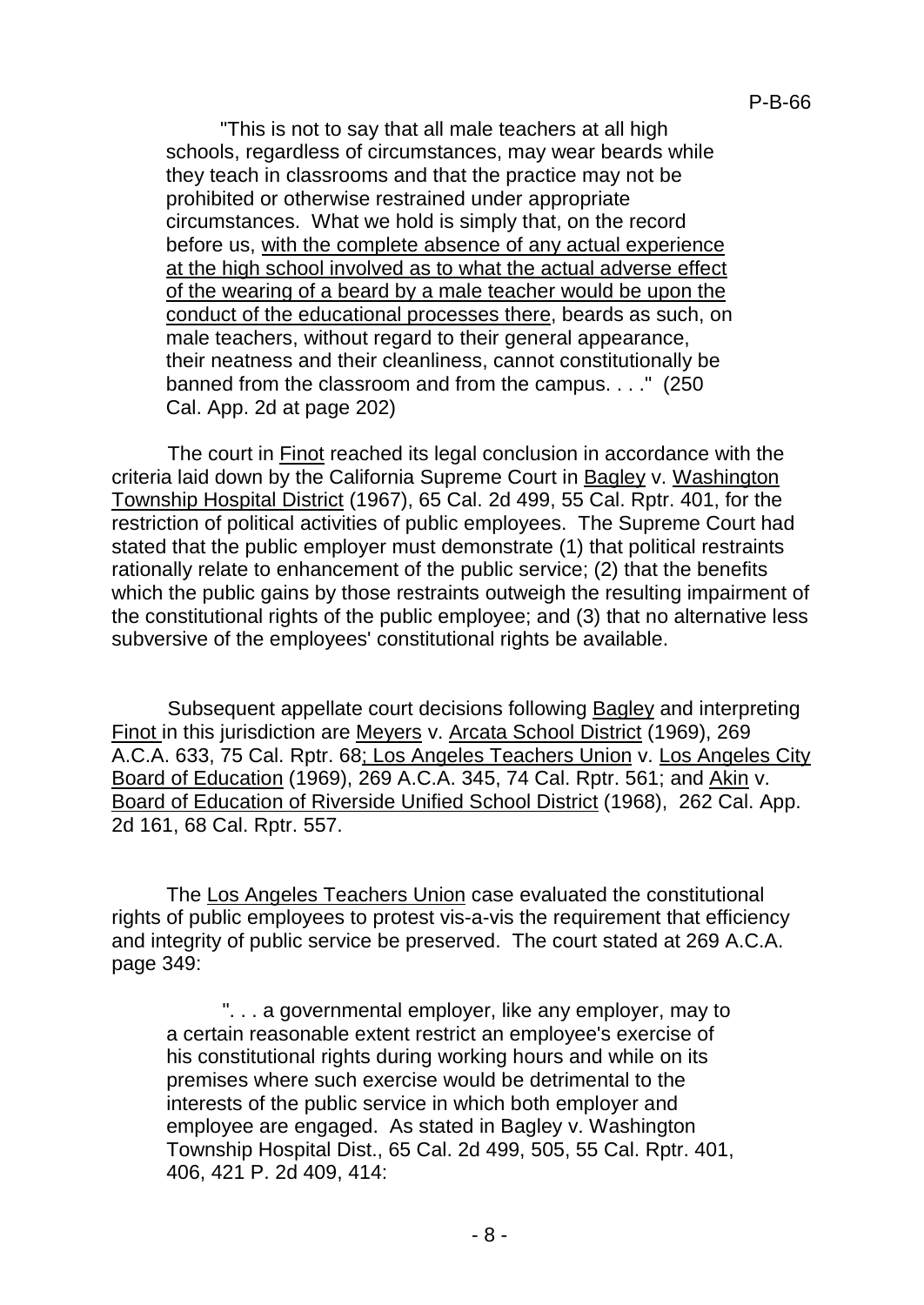"'[We] cannot accept the apparent suggestion of some few cases that government may never condition the receipt of benefits or privileges upon the non-assertion of constitutional rights. [citations omitted] The government employee should no more enjoy the right to wrap himself in the flag of constitutional protection against every condition of employment imposed by the government than the government should enjoy an absolute right to strip him of every constitutional protection. Just as we have rejected the fallacious argument that the power of government to impose such conditions knows no limits, so must we acknowledge that government may, when circumstances inexorably so require, impose conditions upon the enjoyment of publicly-conferred benefits despite a resulting qualification of constitutional rights.'"

In the Meyers case, supra, the court agreed with the Finot qualification that a prohibition based upon empirical evidence of disruption of the educational processes would be a legitimate exercise of public authority, and, in Akin, supra, the court distinguished the Finot result where evidence supported a finding that a student's wearing of a beard disrupted the educational process.

Although frequently cited for the general principle that disobedience to unlawful demands does not constitute insubordination even though the illegality complained of may not have been established by any court before the refusal to obey (see, for example. Appeals Board Decision No. P-B-3, page 8), Parrish v. Civil Service Commission (1967), 57 Cal. Rptr. 623, 425 Pac. 2d 223, is otherwise revealing by virtue of its conclusions regarding the denial of benefits to welfare recipients. There, the social worker who was fired had declined to participate in what was ultimately determined to be an unconstitutional search of welfare recipients' homes. The Supreme Court, sitting en banc, restated the tests earlier set down by it in Bagley, and again repudiated a "doctrine of unconstitutional conditions" which would deny welfare benefits once conferred upon any and all terms. (57 Cal. Rptr, at page 630) The Court then held that the County of Alameda had violated certain welfare recipients' constitutional rights when it conducted early morning searches of homes in an attempt to detect frauds upon the county's social welfare system.

In administering the social insurance program under our charge, we should abstain from rushing pell-mell into decisions calling for the resolution of alleged constitutional issues in private employment situations. We should not be hasty in perceiving a civil rights' issue lurking behind every assertion of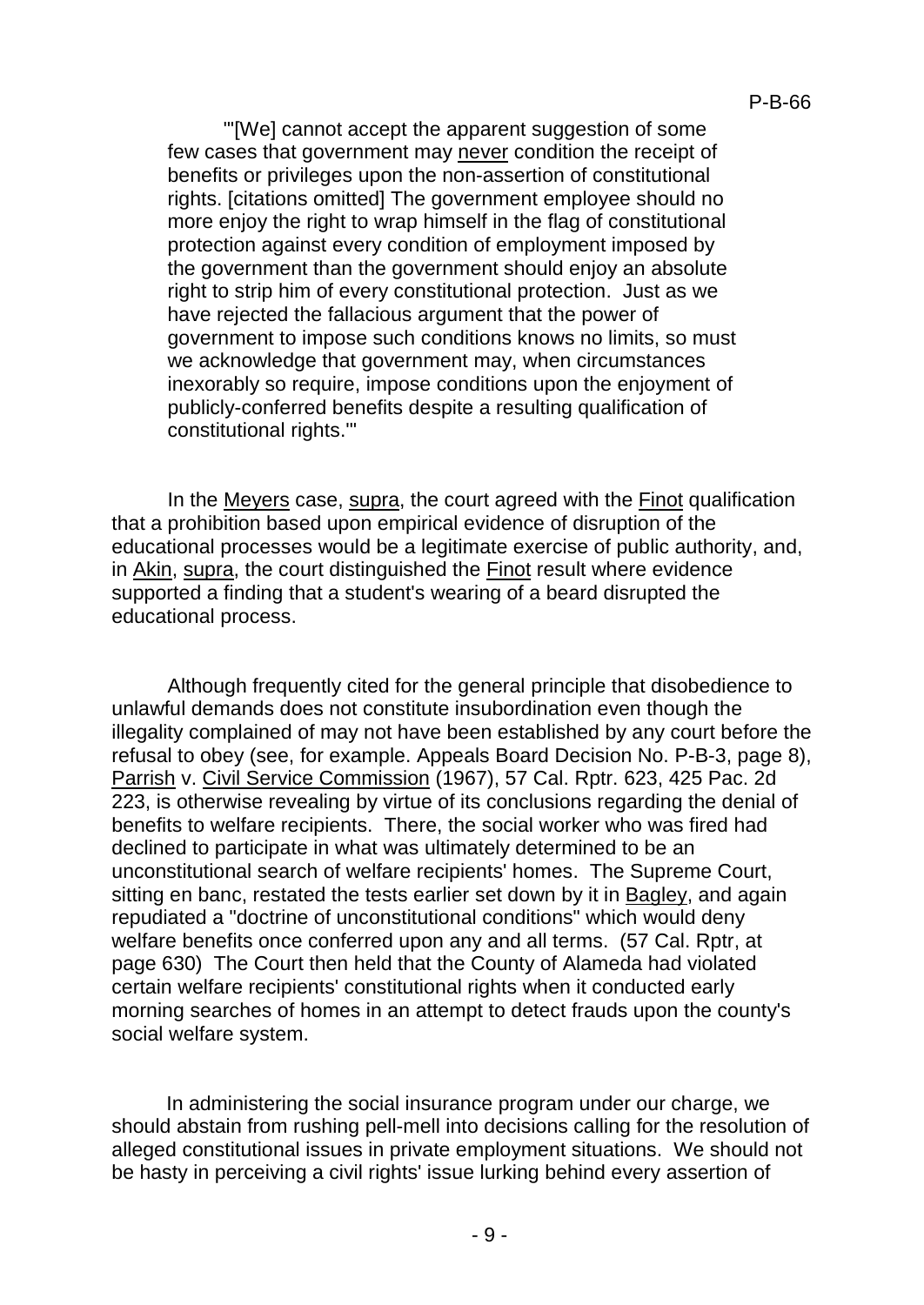personal liberty, particularly where the claim to unemployment benefits stands in juxtaposition to equally substantial and tangible rights of a private employer. Before doing so we must be cautious to calculate the dimensions of an employee's right to employment on his own terms, for ". . . liberty is not license and consists not in a right in every man to do what he pleases . . . ." (People v. Wichliff (1956), 144 Cal. App. 2d 207, 211, 212, 300 Pac. 2d 749) In our opinion a reading of the aforementioned cases dealing with the rights of public employees quickly supports this view.

Moreover, in dealing with the rights of parties to private employment contracts an equitable balance must be struck between the employer's demands for the successful operation of his business and the employee's demands for freedom in the manner of his mode of dress and grooming. The paramount interest will be decided in any given case by a thorough search of the record for preponderant evidentiary and legal support of one or the other interest.

We performed this appellate function in Benefit Decision No. 5937, the "Ponytail Case," the rationale and language of which we now explicitly approve. The claimant when hired by the employer was advised that she was to comply with certain posted regulations pertaining to dress and personal appearance. She also acknowledged that employees were to dress in a "businesslike fashion," and that her own hair was to be worn no longer than collar length. She agreed with these conditions by acceding to the employer's demands that she either cover her hair or wear it in a style which would conform to the employer's requirements. She thereafter, however, despite numerous warnings, continued to violate the employer's regulation by wearing her hair in the objectionable style. In holding that her discharge was for misconduct, we recognized that it was "her employer's prerogative to establish such standards of dress, appearance and deportment for its employees as in its opinion would best serve to promote a businesslike atmosphere at its establishment. " The claimant's violation of the employer's standards was a wilful disregard of her employer's interests. The claimant was held to have been discharged for misconduct connected with her work.

The claimant in the present case, in accepting employment, similarly became party to an agreement to comply with his employer's reasonable and lawful policies and rules. Was his wearing of long sideburns and hair in violation of his employer's standards, being strictly a preference however credible his motive, tantamount to a legal right? In making this evaluation we must examine the purpose of the employer's rule and its effect beyond the work environment. Was the impingement upon the claimant's freedom of expression a reasonable method of controlling service station attendants and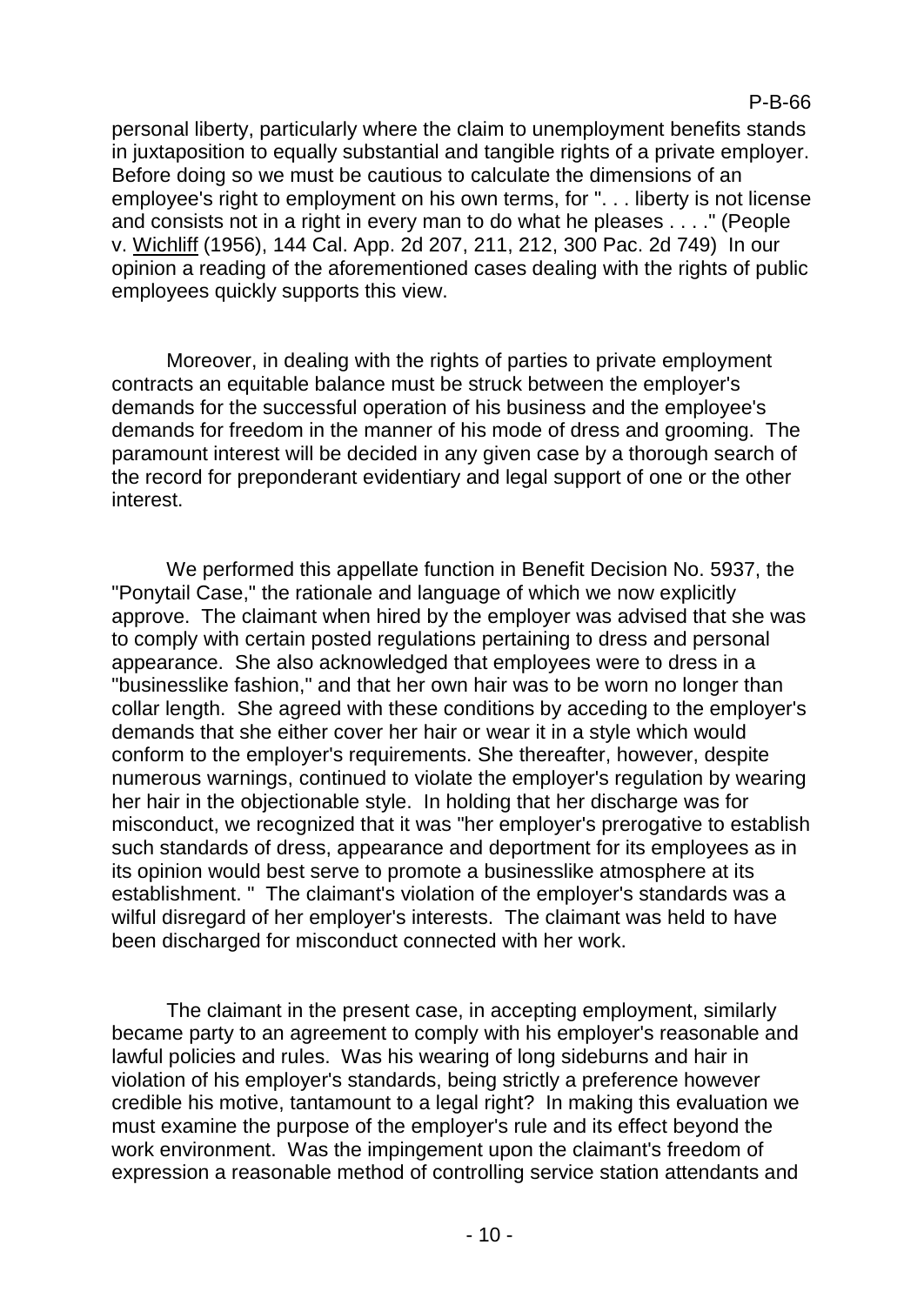salesmen in the conduct of their work assignments? We must ascertain whether the imposition of the employer's standards would assault the claimant's personality and individuality and offend his human dignity, thereby depriving him of his constitutionally protected liberty, and whether the employer's discharge of the claimant was a rude invasion of his constitutional rights. What follows will be as appropriate in a situation involving beards and other facial adornments as to long hair and other affectations of appearance.

From what has already been said, it must now be conceded that both private and public employees can never expect to be completely free to do as they please. They must face the prospect of discharge for refusing to perform their work in accordance with the reasonable and legal directions of their employers. Such control by any employer over any employee is indeed fundamental to the employment relationship.

We recognize that there are innumerable facets of a private employee's life which are not relevant to an employment relationship and over which his employer dare not intrude in the exercise of control. We also recognize that the line of demarcation between a private employer's reasonable demands and those which are overreaching is more difficult to define than in the public sector. In many instances the employer's pecuniary interest must be delicately balanced with the personal rights of his employee. Occasionally these competing interests will clash.

In analyzing the employer's demands for compliance with the norms set for the personal appearance and conduct of service station attendants and salesmen in the present case, we shall apply the Bagley tests. They have universal validity. We do so with the caveat, made evident hereinafter, that they must be qualified by the nature of the employment relationship under review.

1. Is there in the record evidence that the wearing of long hair by service station attendants and salesmen would impair the legitimate objectives of the employer?

Testimony was given that numerous complaints had been received from customers concerning long hair and sideburns worn by service station attendants and salesmen employed at service stations in the employer's San Francisco region. These complaints, in our opinion, formed a reliable source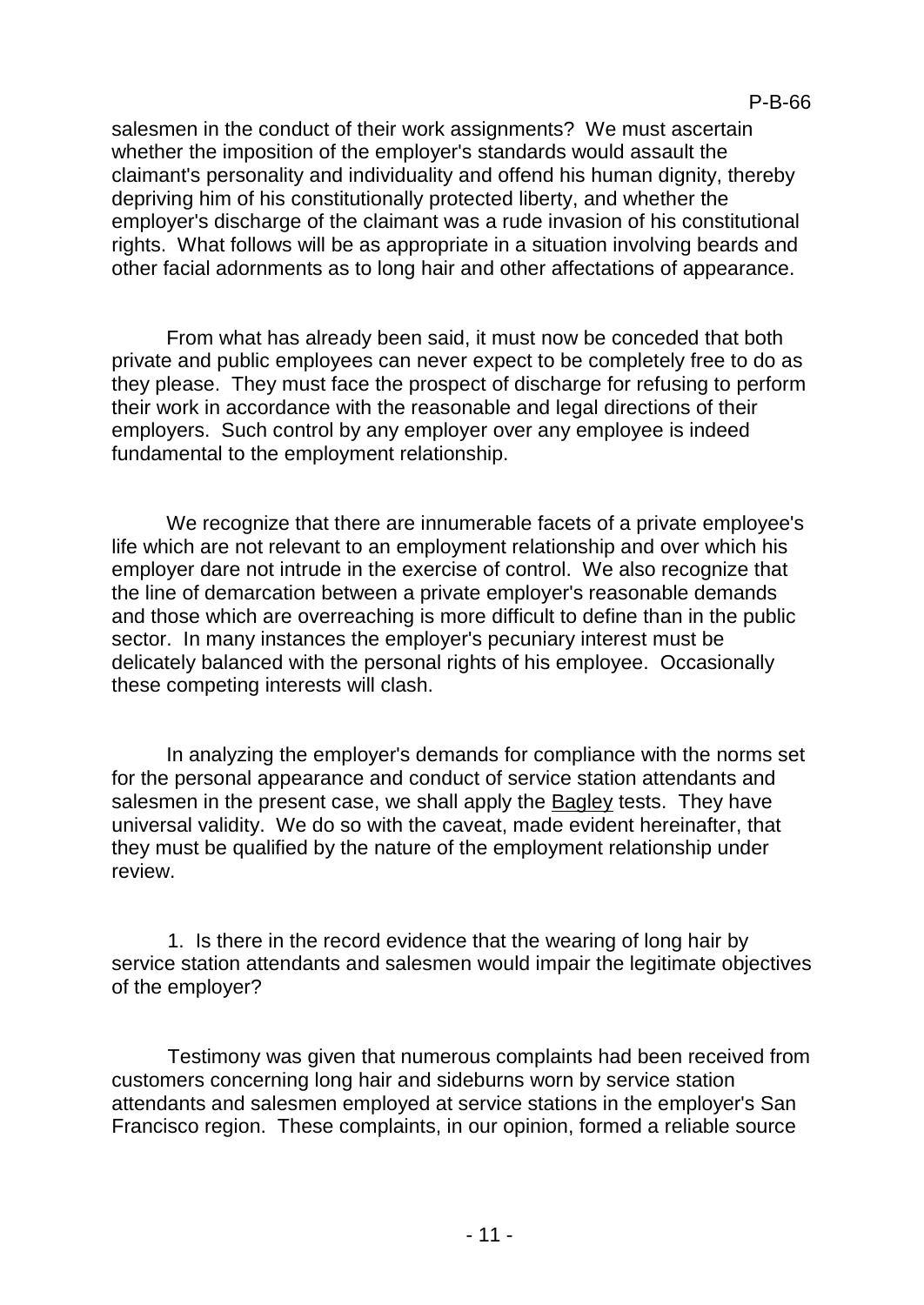of information from which the retail representative could conclude in the exercise of his expertise that policy memorandums expressing the employer's good grooming rule should be circulated to station and retail sales managers.

We may infer from evidence before us that the employer's business of selling petroleum products and services to the general public is extremely competitive and completely dependent for its success or failure upon the whim or caprice of the buying public. There is substantial evidence in the present record from which to conclude that the employer has in fact gone to considerable expense to promote its best possible image to the buying public. The claimant, as the employer's representative, was a projection of this public image, and his personal appearance was of paramount importance to the employer's objective of selling its products and services.

In a transaction between a given customer and the claimant the customer's response to the claimant's appearance might be adverse. Human beings construct their own stereotypes. They are usually not based upon objective criteria. In accordance with their experiences, they build up psychological barriers to other individuals. Over a period of time their attitudes become frozen.

The buying public need not explain its prejudices; it merely takes its business elsewhere. To this extent, the employer's business is damaged and often irreparably lost. Under these circumstances, the employer must aim its appeal at that segment of the buying public which it believes, in its considered iudgment, reflects current notions of conventionality. A rational connection between the restraints imposed upon the claimant and the employer's pecuniary interest exists in the present case. We so conclude.

(2) Did the employer's interest in enforcing its rule outweigh the resulting impairment of the claimant's constitutional rights?

Evidence was adduced by the employer in the present case that profits would likely be lost due to alienation of actual or potential customers holding conventional views as to good grooming, customers who might happen to come in contact with employees affecting long sideburns and long hair, including the claimant.

In the private economy, it is competition between employers which is the central and dynamic feature of business life. In the private economy,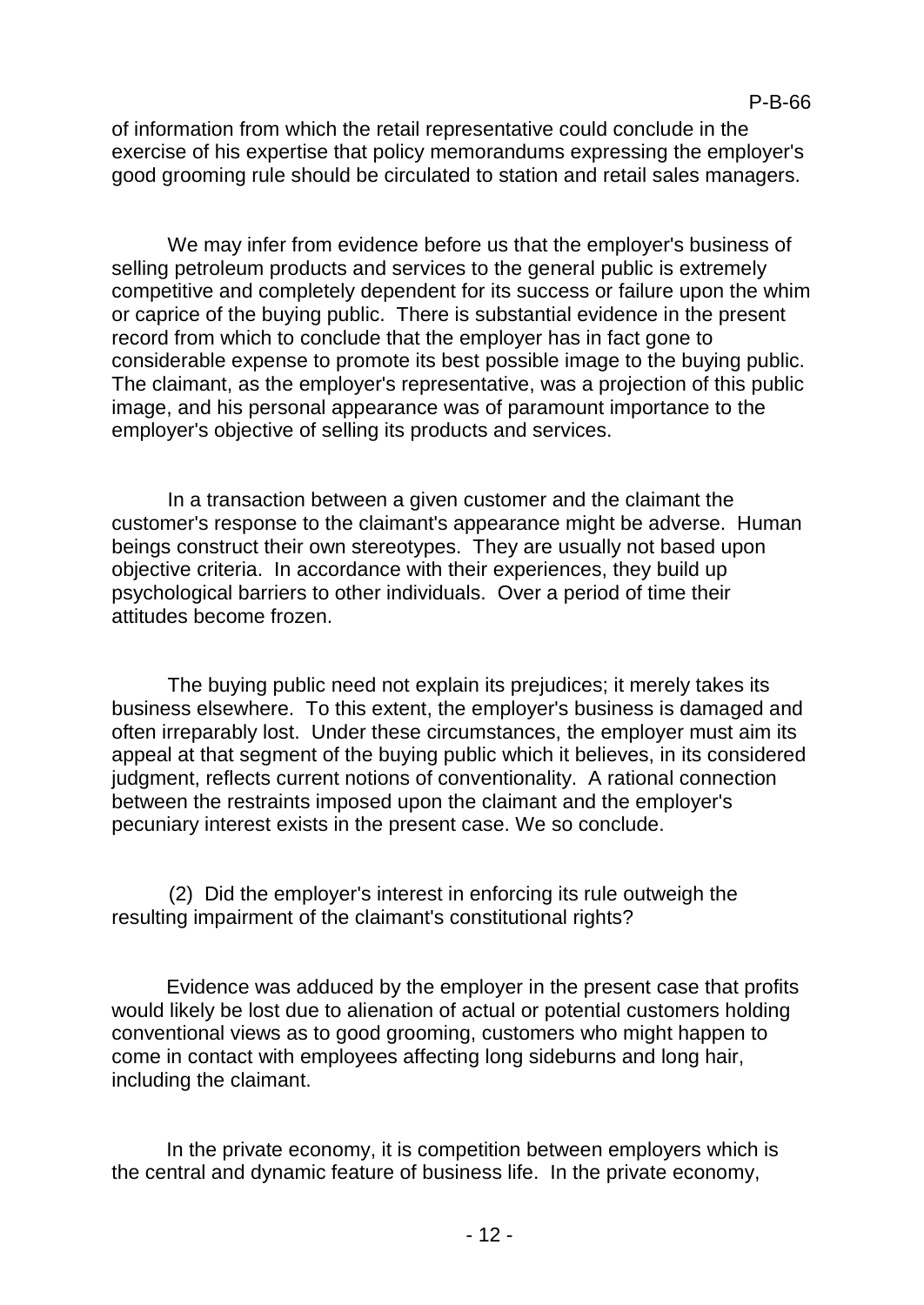consumers can and do go elsewhere with no inconvenience and little expense to obtain substantially the same products as their prejudices dictate. In the public section such as in Finot, supra, the taxing power sustains governmental operations; the majority of citizens for economic reasons must use the public schools whether or not they approve of a bearded schoolteacher. This is the fundamental difference between the cases. This is why a qualified application of the second Bagley test may be harmonized with the unchallenged principle of misconduct discharges that a "tendency" toward injury of an employer's interests is all that is required to deny to a claimant unemployment benefits. (Appeals Board Decision No. P-B-3, supra)

Furthermore, the claimant expressed no deep psychological need for continuing his employment adorned with long hair. To the contrary, he testified that he had intended to purchase a haircut but was discharged before he could do so. His procrastination evidently was not due to deeply held convictions, but, if we are to credit his testimony, was a decision consciously taken because of an alleged lack of funds. The preponderance of the evidence therefore clearly leads us to conclude that the employer's interest in enhancing its prestige and obtaining and retaining customer patronage far outweighed the minimal interest of the claimant in wearing long hair and sideburns.

(3) What alternatives were available to the employer short of discharging the claimant?

Again, the evidence is clear. Prior to beginning work, the claimant was made aware of the employer's standards relating to his personal appearance. If clarification of these standards was needed, it was provided in mid-December of 1968 when each station manager in the San Francisco region was provided a copy of the employer's interpretation of these standards. The claimant not only was aware of this interpretation, but later during the month of September was remonstrated for disobeying the employer's rule. Subsequently, he was ordered by higher authority to conform. This should have been adequate to deter the claimant, but he deliberately chose to disobey what we have concluded was a reasonable order. It is difficult to imagine in these circumstances what other practical deterrents the employer then had available to it, or what other sanctions or penalties but to discharge the claimant for this obvious insubordination.

With regard to the Bagley tests, and particularly this third and most broad of the criteria used in Parrish to measure the alternatives available when dispensing publicly-conferred benefits (benefits derived from the general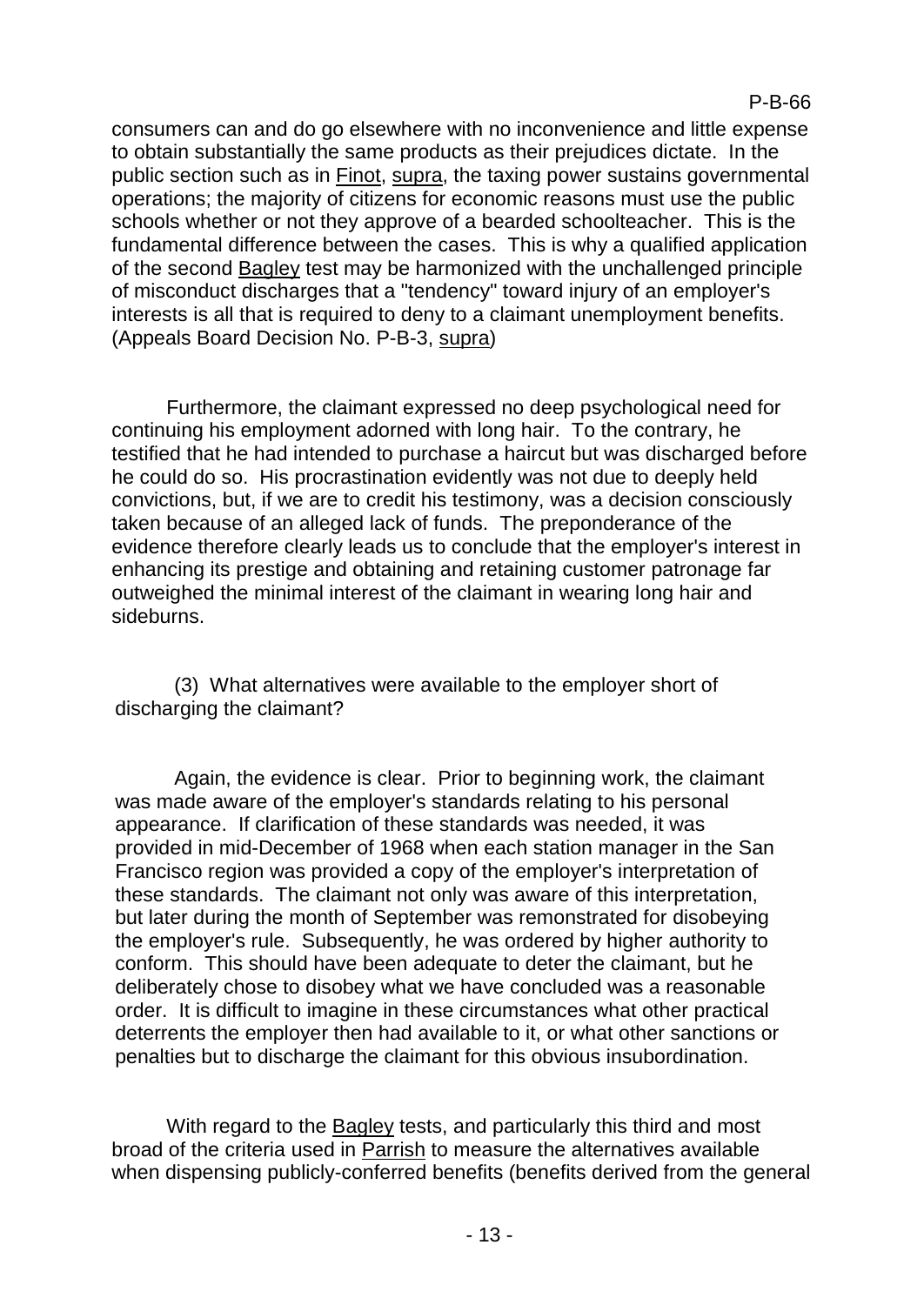taxing power, not from taxes paid by employers alone), we observe the following language of the California Supreme Court in the latter case:

"In any event the instant operation does not meet the last of the three requirements which it must satisfy: so striking is the disparity between the operation's declared purpose and the means employed, so broad its gratuitous reach, and so convincing the evidence that improper considerations dictated its ultimate scope, that no valid link remains between that operation and its proffered justification." (57 Cal. Rptr. at page 631)

The present case, on the other hand, epitomizes the efficacy of an employer rule designed to enhance the employer's rights at no substantial loss to the claimant's. At a busy station in its San Francisco region, at which the claimant was employed during daylight hours in full view of the employer's customers, all that was required of the claimant was his adherence to the standards of good grooming expected of all other employees. Taking the long range view, it might be said that the claimant's inflexible position with respect to his personal grooming not only tended to impair the employer's success in its competitive enterprise, but, as a proximate result, adversely affected the employer's continued ability to provide jobs for others directly and indirectly employed in the merchandising of its products in proportion to the number of customers lost through the claimant's intransigence.

The claimant's discharge for his refusal to conform was for misconduct within the meaning of section 1256 of the code and the employer's reserve account is entitled to relief of benefit charges.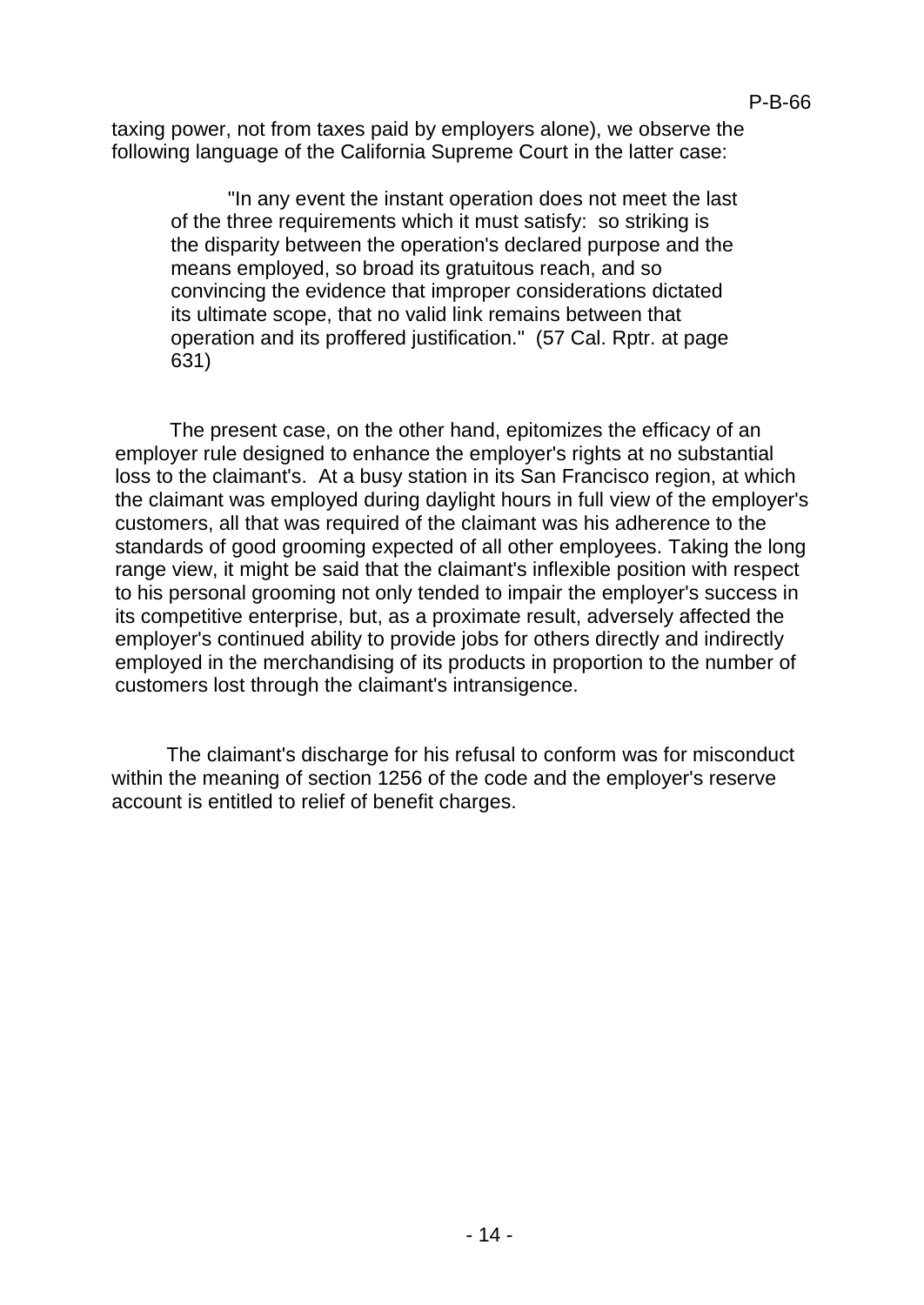## DECISION

The decision of the referee is reversed. The claimant was discharged for misconduct under section 1256 of the code. Any benefits paid him shall not be chargeable under section 1032 of the code to the employer's reserve account number 002-2774.

Sacramento, California, January 13, 1970

## CALIFORNIA UNEMPLOYMENT INSURANCE APPEALS BOARD

ROBERT W. SIGG, Chairman

CLAUDE MINARD

JOHN B. WEISS

DISSENTING - Written Opinion Attached

LOWELL NELSON

DON BLEWETT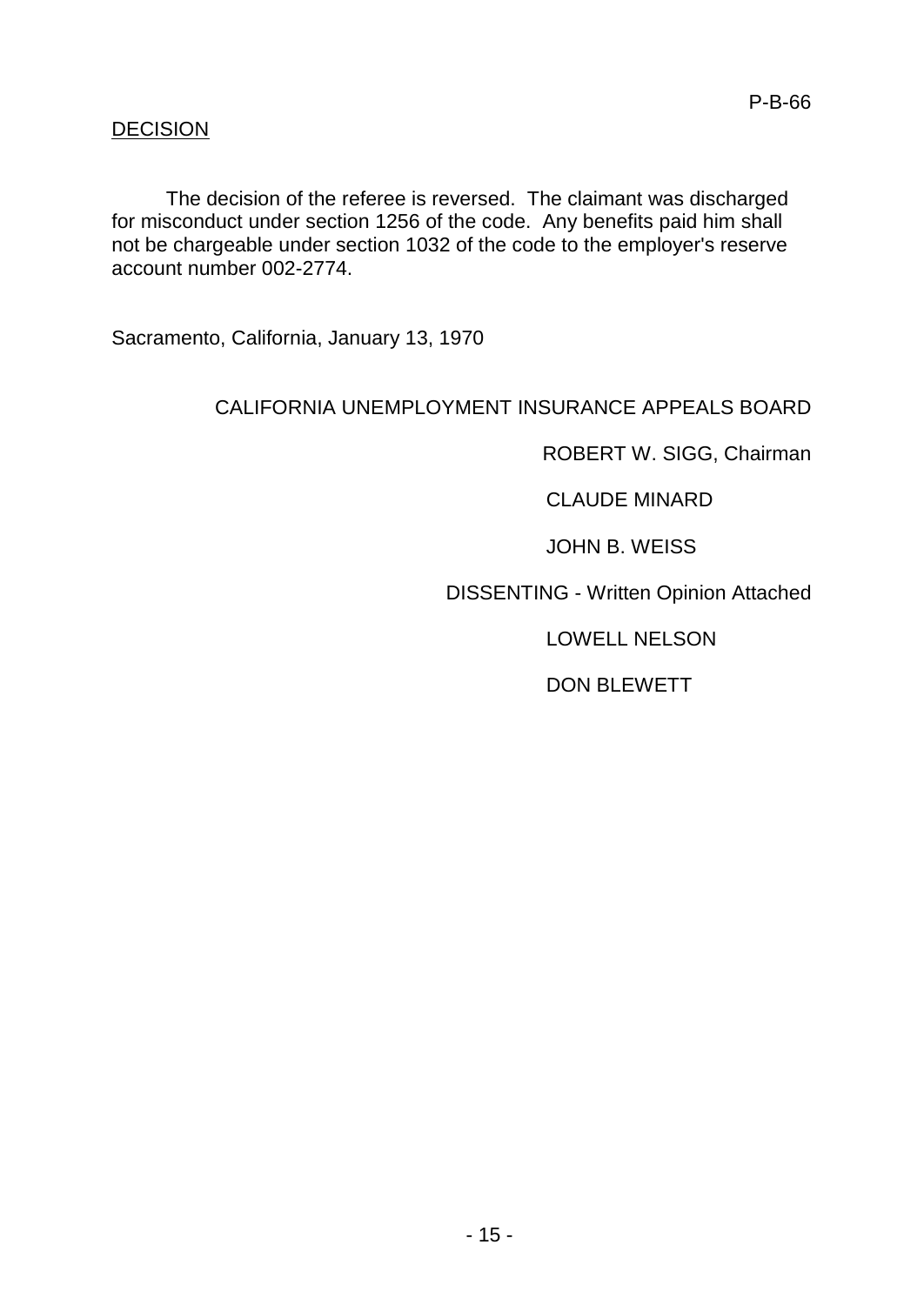# DISSENTING OPINION

We agree with our colleagues that the **Bagley criteria for weighing a** nice balance between an employee's constitutional rights and an employer's right to impinge upon them because of an economic interest is as applicable in the private as in the public sector; but to state the general rule without carefully applying it to the record now before us is to arbitrarily exercise the authority vested in us by the legislature.

The language of Finot is significant. The court in holding for the individual against the institution stated that there was a complete absence of any actual experience at the location involved as to whether or not the wearing of the beard adversely affected the educational processes.

As is apparent from the cases subsequently reported and cited in the majority decision, the courts have consistently looked to the record for evidence of detriment or injury to the interest of the employer before taking from the employee an acknowledged constitutional right.

A recent federal court decision frames the issue precisely. In Breen v. Kahl, 296 F. Supp. 702, 706 (W. D. Wis. (1969)), the court extended the doctrine of constitutional protection to students wearing long hair, proclaiming that the freedom of an adult male or female to present himself or herself physically to the world in a manner of his or her choice is a highly protected freedom, and an effort to use the power of the state to impair that freedom "must bear 'a substantial burden of justification,' whether the attempted justification be in terms of health, physical danger to others, obscenity, or 'distraction' of others from their normal pursuits."

Our own appellate courts have recognized, moreover, that when a case for denying an employee's right to wear a beard rests on no more than mere hypotheses, there is insubstantial evidence to warrant an employee's discharge. There must be some empirical record upon which "results rather than hypotheses" may be tested. (Forstner v. City and County of San Francisco (1966), 243 Cat. App. 2d 625, 633, 634, 52 Cal. Rptr. 621, 626, 627)